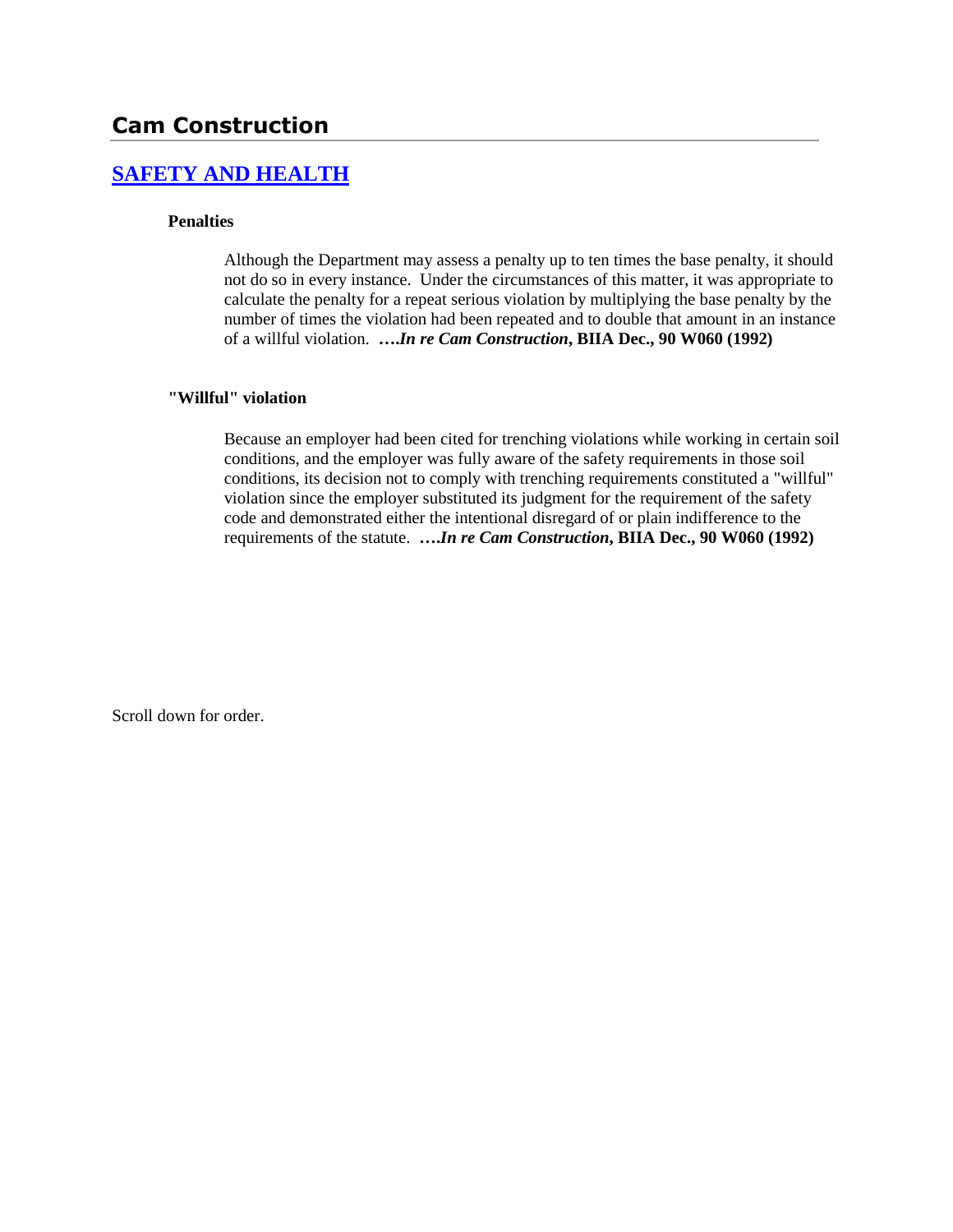#### **BEFORE THE BOARD OF INDUSTRIAL INSURANCE APPEALS**

#### **STATE OF WASHINGTON**

2 **In Re: CAM CONSTRUCTION ) DOCKET NO. 90 W060** 3 **)** 4 **Citation & Notice No. 439461 ) DECISION AND ORDER**

7 APPEARANCES:

9 Employer, CAM Construction, by 10 Frederick P. Smith, Attorney, and by 11 | Eldo Camandona, President

13 Employees of CAM Construction, by 14 Jerry Lester and Tom Jones

16 Department of Labor and Industries, by 17 | The Office of the Attorney General, per 18 | Aaron K. Owada, Assistant

 This is an appeal filed by the employer, CAM Construction, on March 5, 1990 from Citation and Notice No. 439461 issued by the Department of Labor and Industries on January 30, 1990, which contained an order of immediate restraint and found a serious willful violation of WAC 296-155-655(5), a general violation of WAC 296-155-655(36), a general violation of WAC 296-155-655(13)(A), and a general violation of WAC 296-155-260(3)(E), and assessed a penalty of \$ 35,000.00 for the 26 serious willful violation. Citation and Notice No. 439461 is affirmed 27 and the penalty assessment is affirmed as modified.

#### 28 DECISION

29 Pursuant to RCW 51.52.104 and RCW 51.52.106, this matter is before 30 | the Board for review and decision on a timely Petition for Review filed 31 by the Department of Labor and Industries to a Proposed Decision and

1/8/92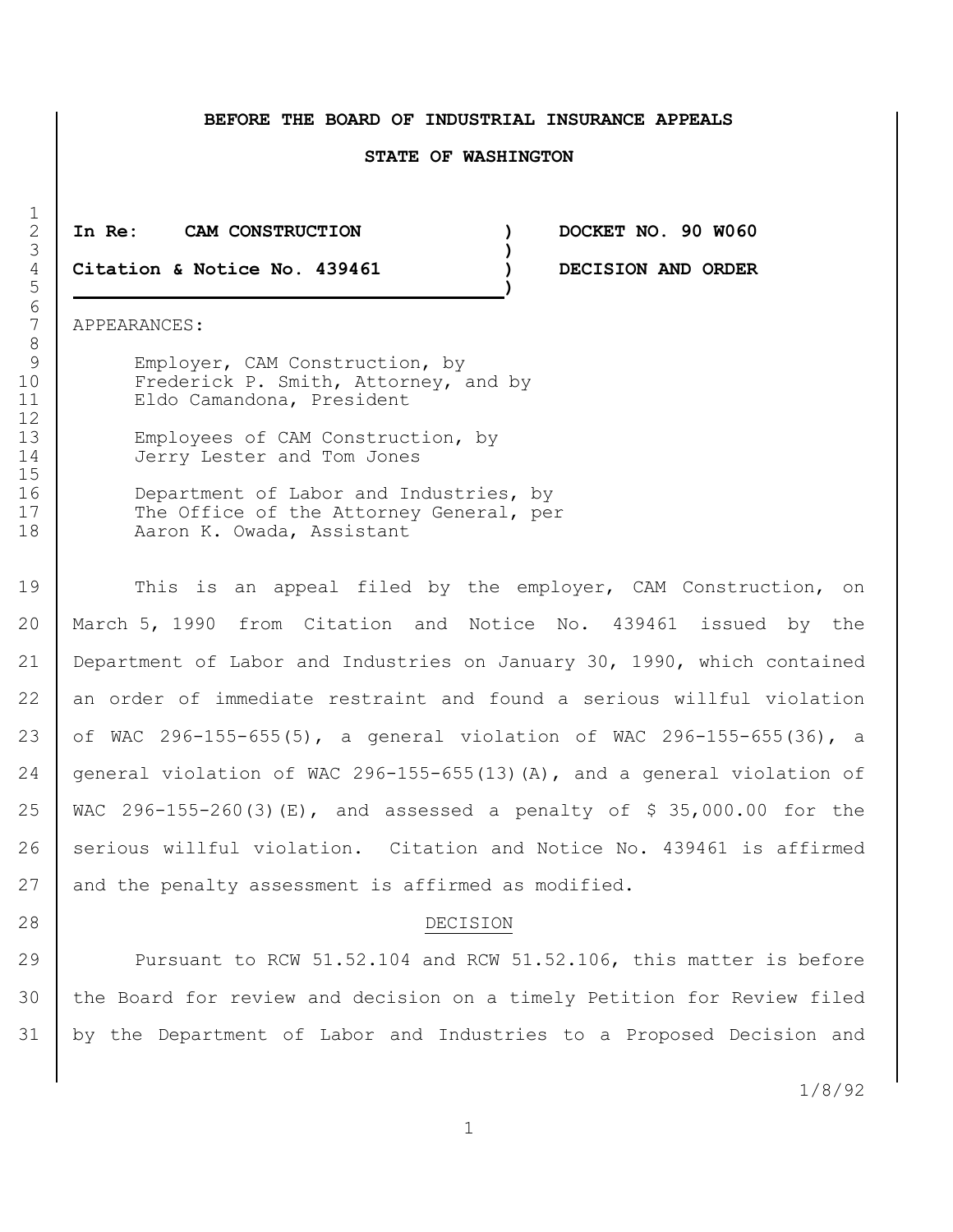Order issued on May 14, 1991 in which the Citation and Notice was modified to change the serious willful violation of WAC 296-155-655(5) 3 to a serious violation, and to reduce the penalty assessed for this violation and the total penalty from \$ 35,000.00 to \$ 3,500.00.

 The Board has reviewed the evidentiary rulings in the record of proceedings and finds that no prejudicial error was committed and said 7 | rulings are hereby affirmed.

8 The general nature and background of this appeal are as set forth in the Proposed Decision and Order and shall not be reiterated in detail herein.

 The Department's Petition for Review is directed entirely to 12 contentions that Item No. 1 of the Citation and Notice, a serious willful trenching violation, was appropriately cited. Our Industrial Appeals Judge's Proposed Decision and Order determined that the employer had committed a serious trenching violation but this violation was not willful. In making this determination the Industrial Appeals 17 Judge appropriately cited our recent decision, In re The Erection Company, Dckt. No. 88 W142 (November 11, 1990). In that decision, and earlier decisions, we have relied upon the definition set forth by the 20 | Court of Appeals for the ninth circuit in National Steel & Shipbuilding Company v. OSHARC, 607 Fed. 2d 311 (9th circuit, 1979) and adopted the

22 | following definition of a "willful violation" under WISHA: 23 | A willful violation is one involving voluntary 24 action, done either with an intentional disregard of or plain indifference to the **Paramele Exercise 126 requirements of the statute.**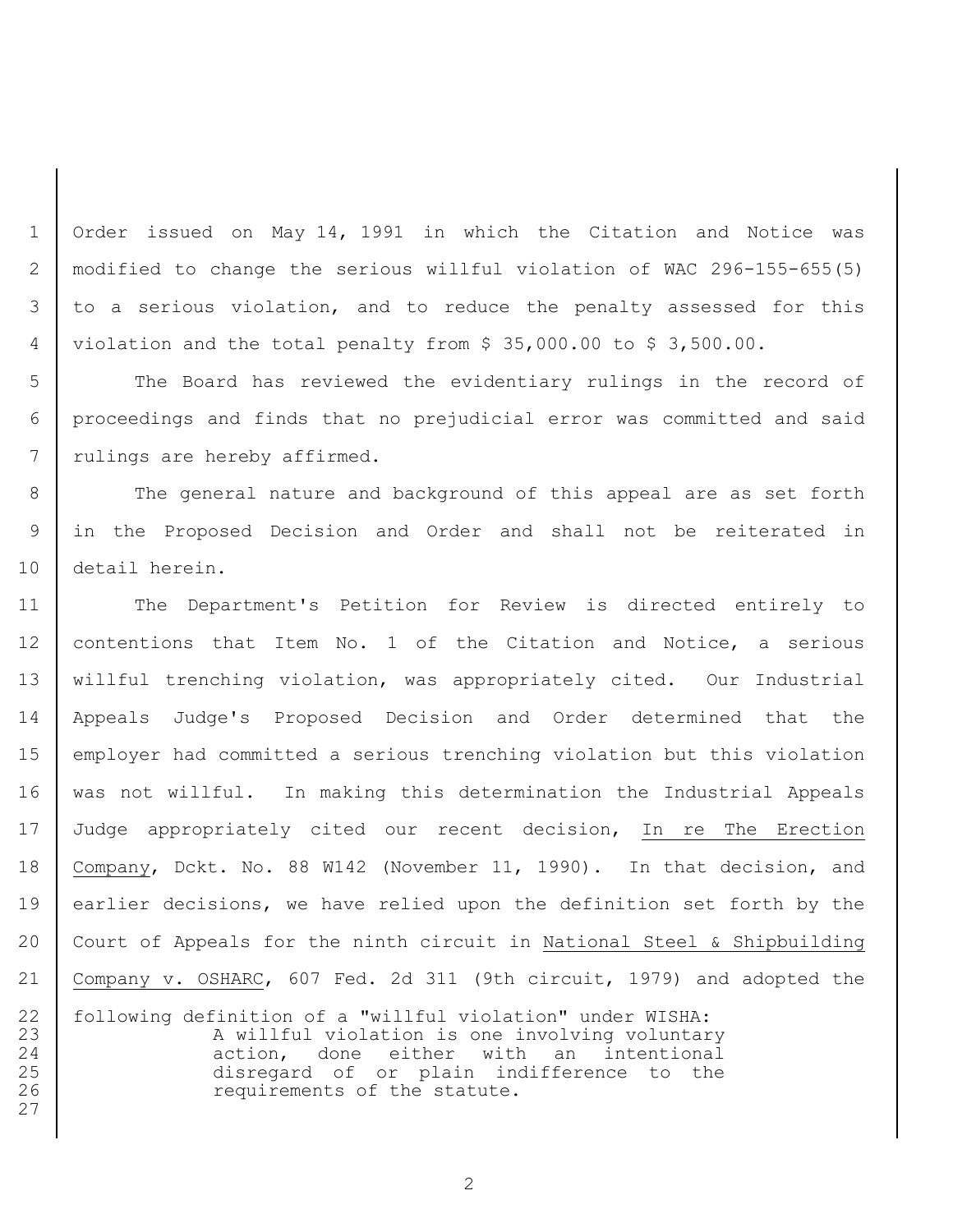1 In re R. L. Alia, Dckt. No. 86 W024 (October 16, 1987).

2 We disagree with our Industrial Appeals Judge's view that this 3 trenching violation was not willful under the above-quoted definition.

4 The record establishes that this is the third trenching violation 5 committed by CAM Construction, all of which resulted in orders of 6 immediate restraint. These violations occurred on September 27, 1989, 7 December 11, 1989, and December 29, 1989. The last two violations were 8 committed at trenches which were dug in almost identical locations 9 involving the same type of soil. There is no question about the 10 employer's knowledge of the safety requirements governing trenches dug 11 in the area of the second and third violations, and there is no 12 question about the employer's strident disagreement with these 13 | standards. The employer, through its supervisor, Jerry Lester, 14 expressed the view that the type of soil in which the trenches were dug 15 was sufficiently hard so that it did not require shoring. The soil in 16 the area of the two trenching violations was described variously as 17 | hard shale, hard pan, and "real hard clay". Mark Dodds, a soils 18 engineer, identified the material in the area of the excavation as "... 19 dense to very dense glacial till." 1/28/91 Tr. at 193, ll. 11 & 12. 20 The trench that we are concerned with was not dug in either solid rock 21 or compact shale.

22 In the employer's opinion this soil, which was extremely hard to 23 dig, presented no cave-in hazard. The employer in this instance has 24 substituted its judgement for the requirement of the safety code that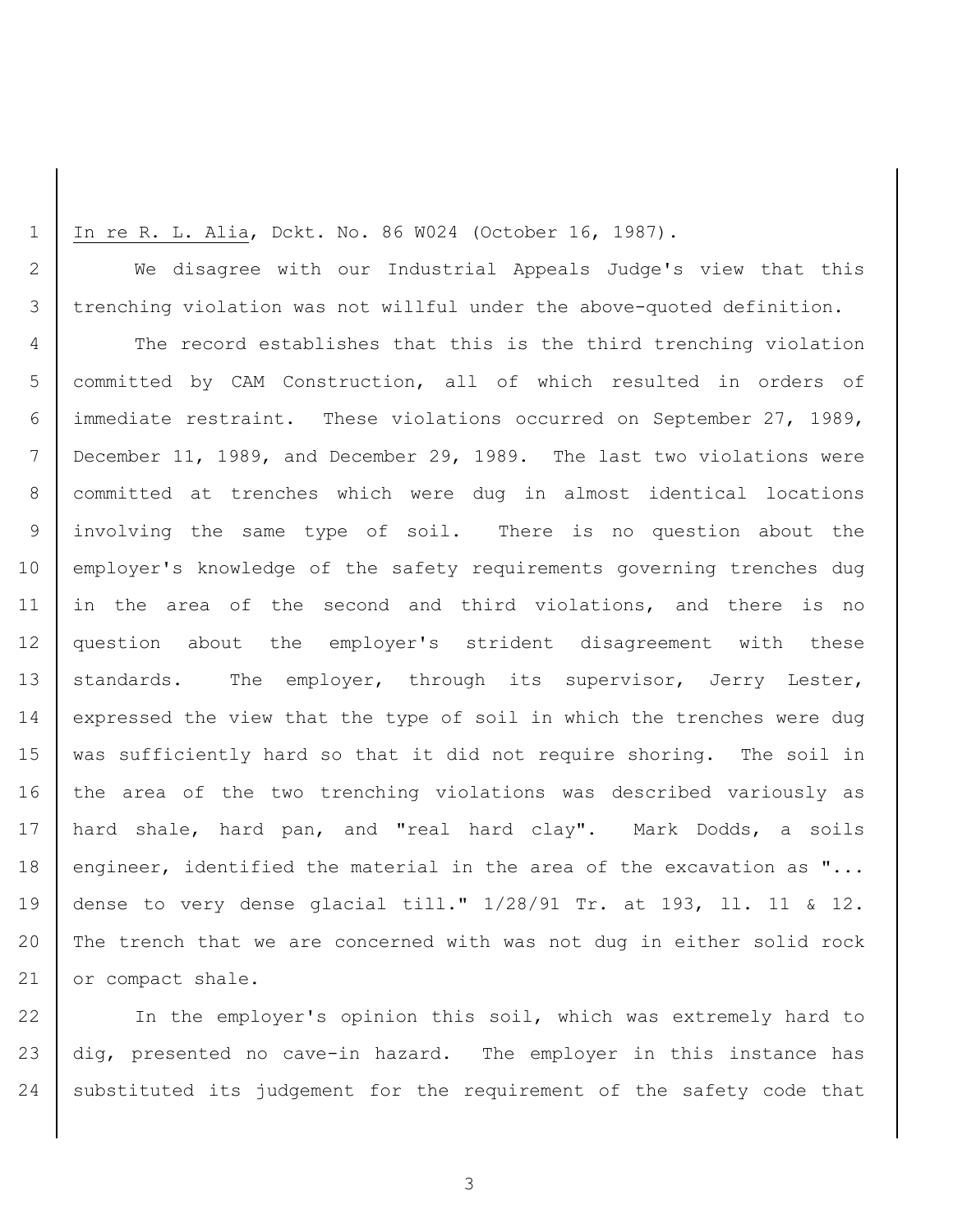the sides of a trench four feet or more in depth be shored or appropriately sloped in any soil condition other than solid rock or compact shale. WAC 296-155-655(5).

4 The employer, Cam Construction, was obviously fully aware of the 5 | specific requirements of WAC 296-155-655(5), and knew that allowing an employee to enter the trench in question was a violation of these 7 | requirements. In our opinion, allowing Tom Jones to enter the trench constituted the type of voluntary action done in disregard of or indifference to the requirements of the statute that was described by the court of appeals in National Steel & Shipbuilding Co. v. OSHARC. The employer substituted its individual judgement for the safety 12 | requirements. We find that this constituted a "willful" violation of 13 | WAC 296-155-655(5).

14 The proposed penalty for the serious violation cited under Item No. 1 was calculated in accordance with the standards set forth in RCW 49.17.180(7) and as set forth in the penalty work sheet, Exhibit 17. 17 | We are in complete agreement with the Department's determinations used in reaching a base penalty of \$ 3,500.00 for Item No. 1. In 19 | calculating the base amount of the penalty, the Department appropriately concluded that the probability of an injury resulting from the alleged violation was extremely high and that if an injury occurred it would result in death or serious harm. As this was the third serious violation of the same safety standard committed within three months' time, the Department acted appropriately in giving no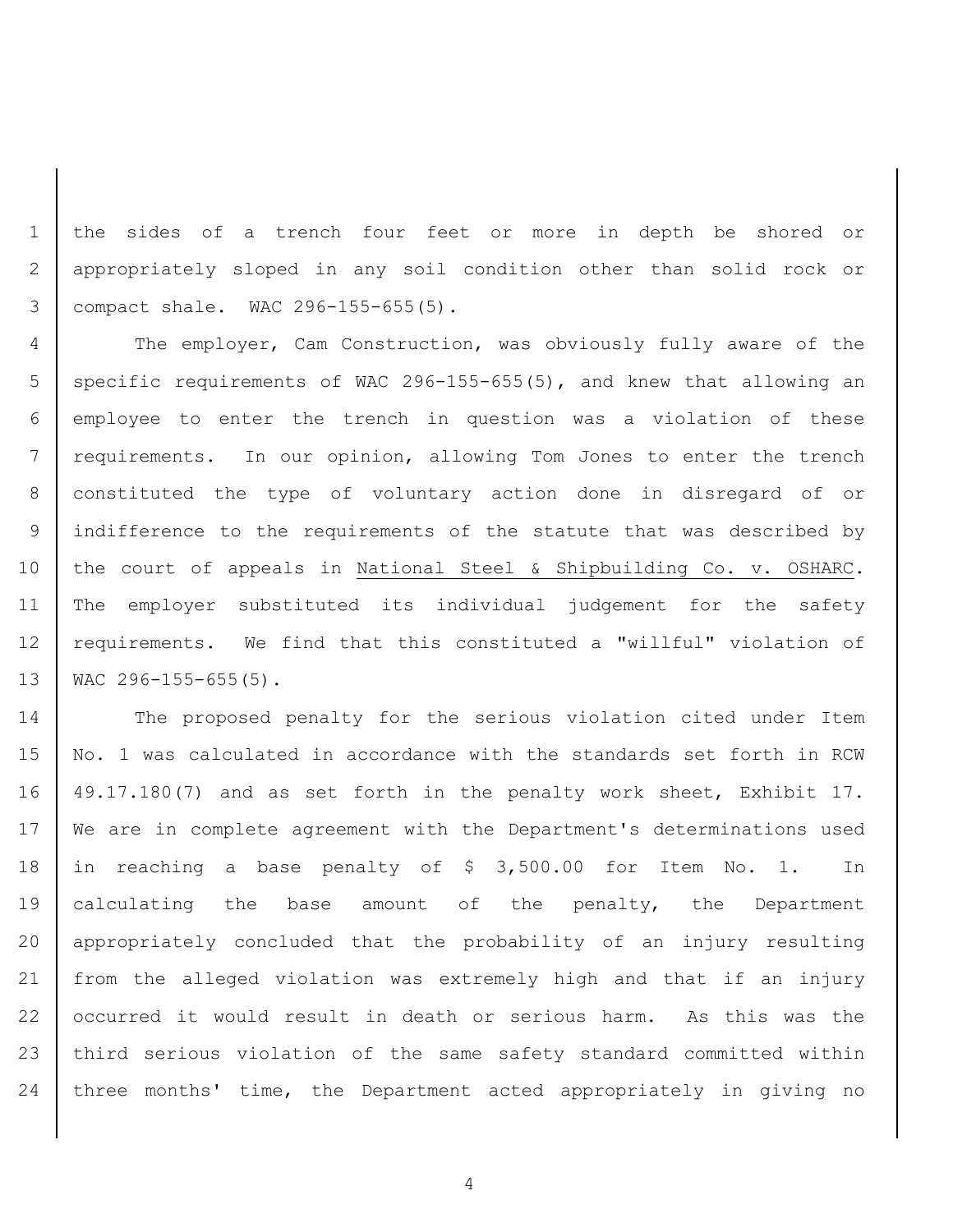credit for good faith or history. The Department did allow credit for 2 the small size and limited number of employees exposed to the hazard, which resulted in reduction of the base amount of the penalty from  $4 \mid 5 \; 5,000.00 \; \text{to} \; 5 \; 3,500.00.$ 

 Our only disagreement with the Department's penalty calculation lies in its determination that this base penalty amount should be multiplied by a factor of ten based upon determination that the violation was willful. The violation cited under Item No. 1 represents the third time this identical violation has been committed by the 10 employer and this should be reflected by an increase in the penalty subtotal. An appropriate way to take the fact of repeated violations into account is to multiply the base penalty by the number of times 13 that the violation has been repeated. Thus, rather than multiplying 14 the base penalty by ten  $(10)$ , we have determined that it should be multiplied by three (3), the total number of times the cited safety 16 standard has been violated by this employer, resulting in a subtotal of  $17 \mid $10,500.00.$ 

18 Other than the penalty work sheet, Exhibit 17, which we have previously referred to, the only guidance for the assessment of penalties is contained in RCW 49.17.180. While the penalty work sheet provides an appropriate basis for assessing the factors described in RCW 49.17.180(7), it does not provide guidance regarding assessment of penalties for the types of violations described in RCW 49.17.180(1). The only limitation imposed by that provision is that the civil penalty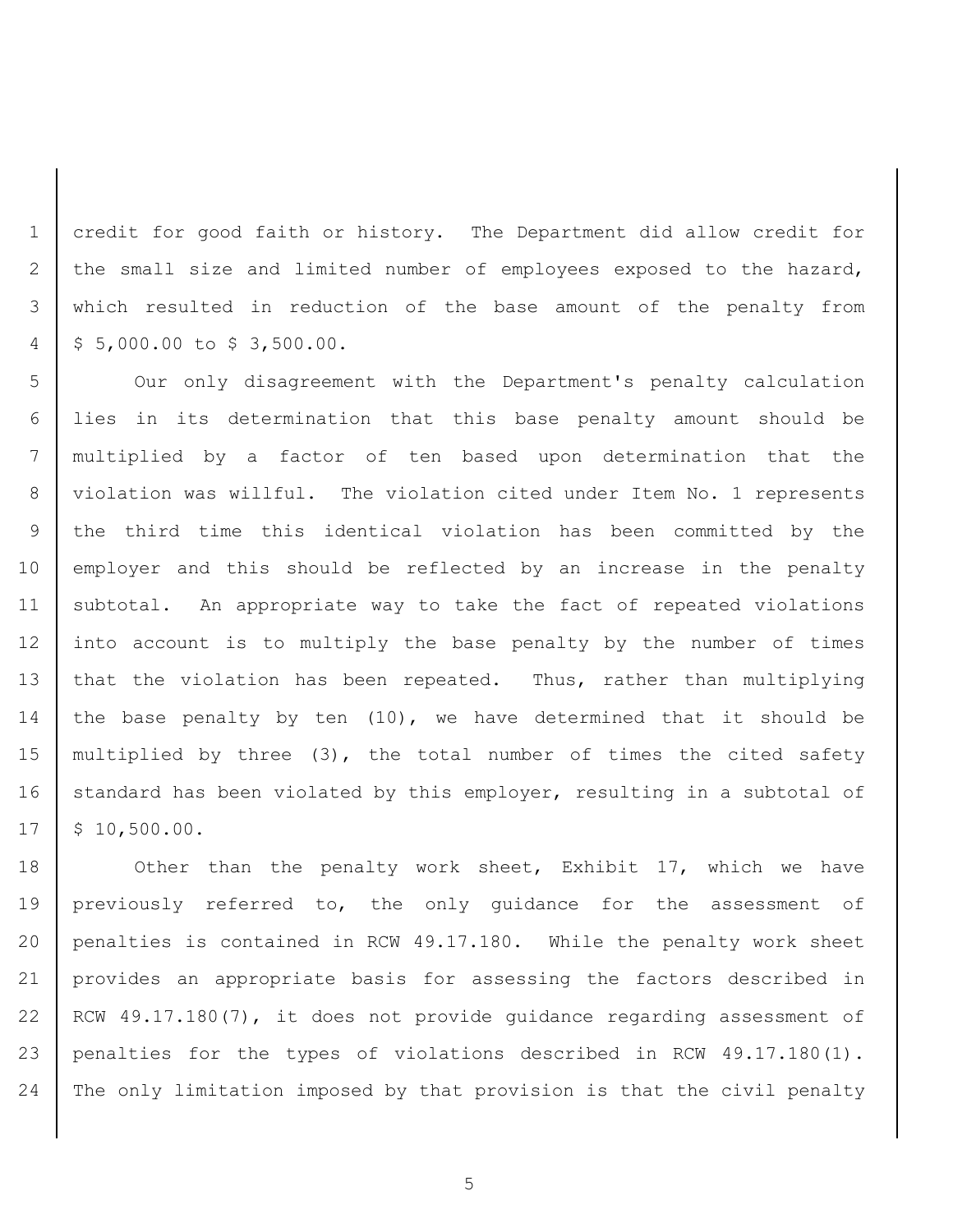assessed for a willful or repeated violation shall not exceed \$ 2 | 50,000.00 for each violation.<sup>1</sup> Although there are apparently no guidelines or regulations promulgated by the Department indicating why 4 | they multiply the base penalty by ten for a willful violation, it appears this factor comes from a comparison of the penalties which can be assessed under Sections 1 and 2 of RCW 49.17.180. The maximum penalty for a willful or repeated violation is equal to ten (10) times the maximum amount that can be assessed for a serious violation. In light of the willful nature of the serious violation committed by Cam Construction, we believe that the penalty assessed should be significantly increased over the amount that would be assessed for the 12 third serious repeated violation of the trenching standard. In order to recognize the willful nature of the violation committed in this 14 instance, we feel that it is appropriate to double the amount which would be assessed if this were simply the third repeat of a serious violation. Accordingly we will assess a total penalty of \$ 21,000.00 for the employer's willful repeated violation of WAC 296-155-655(5) 18 | alleged as Item No. 1 in the Citation and Notice.

19 After consideration of the Proposed Decision and Order, the 20 Department's Petition for Review filed thereto, and the letter of the 21 employer's attorney, and a careful review of the entire record before

i<br>L

<sup>&</sup>lt;sup>1</sup> Effective July 28, 1991, RCW 49.17.180(1) was amended to increase the maximum penalty to \$ 70,000.00 and a provision was added requiring a minimum penalty of \$ 5,000.00 for any willful violation.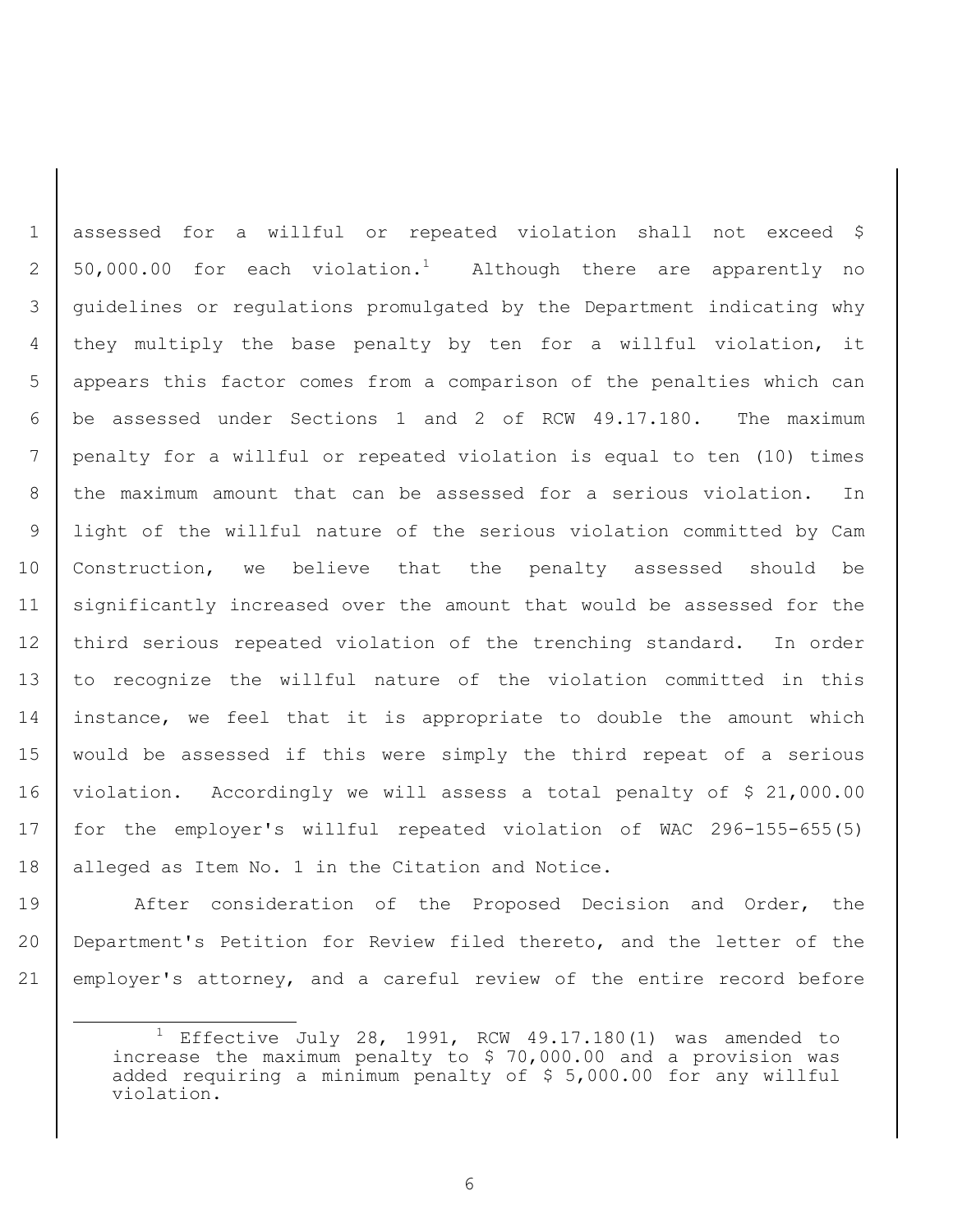us, we are persuaded by a preponderance of the evidence that the 2 Citation and Notice should be affirmed, but the penalty for Item No. 1, 3 a serious willful violation of WAC 296-155-655(5), should be reduced from \$ 35,000.00 to \$ 21,000.00.

### FINDINGS OF FACT

 1. On December 29, 1989 a safety inspector of the Department of Labor and Industries inspected a worksite of CAM Construction near 144th Avenue 9 and Kent-Kangley Road in Kent, Washington. On 10 January 30, 1990 the Department issued Citation and Notice No. 439461 ordering immediate restraint and alleging one serious willful violation of WAC 296-155-655(5) 14 assessing a penalty of \$ 35,000.00, one general violation of WAC 296-155-655(36), one general violation of WAC 296-155-655(13)(A), 17 | Cand one general violation of WAC 296-155- 260(3)(E). No penalties were assessed for the **general violations.** The Citation and Notice was received by the employer on January 31, 1990.

 On February 19, 1990 the employer filed a Notice of Appeal by mailing it to the 25 Department, who referred it to the Board on March 5, 1990. On March 5, 1990 the Board **issued its notice of filing of appeal.** 

- 2. On December 29, 1989 Tom Jones, while acting in the course of his employment with CAM Construction Company, entered an excavation made in glacial till, which was approximately 33 | nine feet in depth.
- 3. The excavation entered by Tom Jones on December 29, 1989, was not made in either 37 Solid rock or compact shale, and was not 38 Shored, sloped, braced or sheeted prior to Mr. Jones' entry.
- 4. On December 29, 1989 the employer did not provide an adequate means of exit from the 43 | excavation entered by Tom Jones.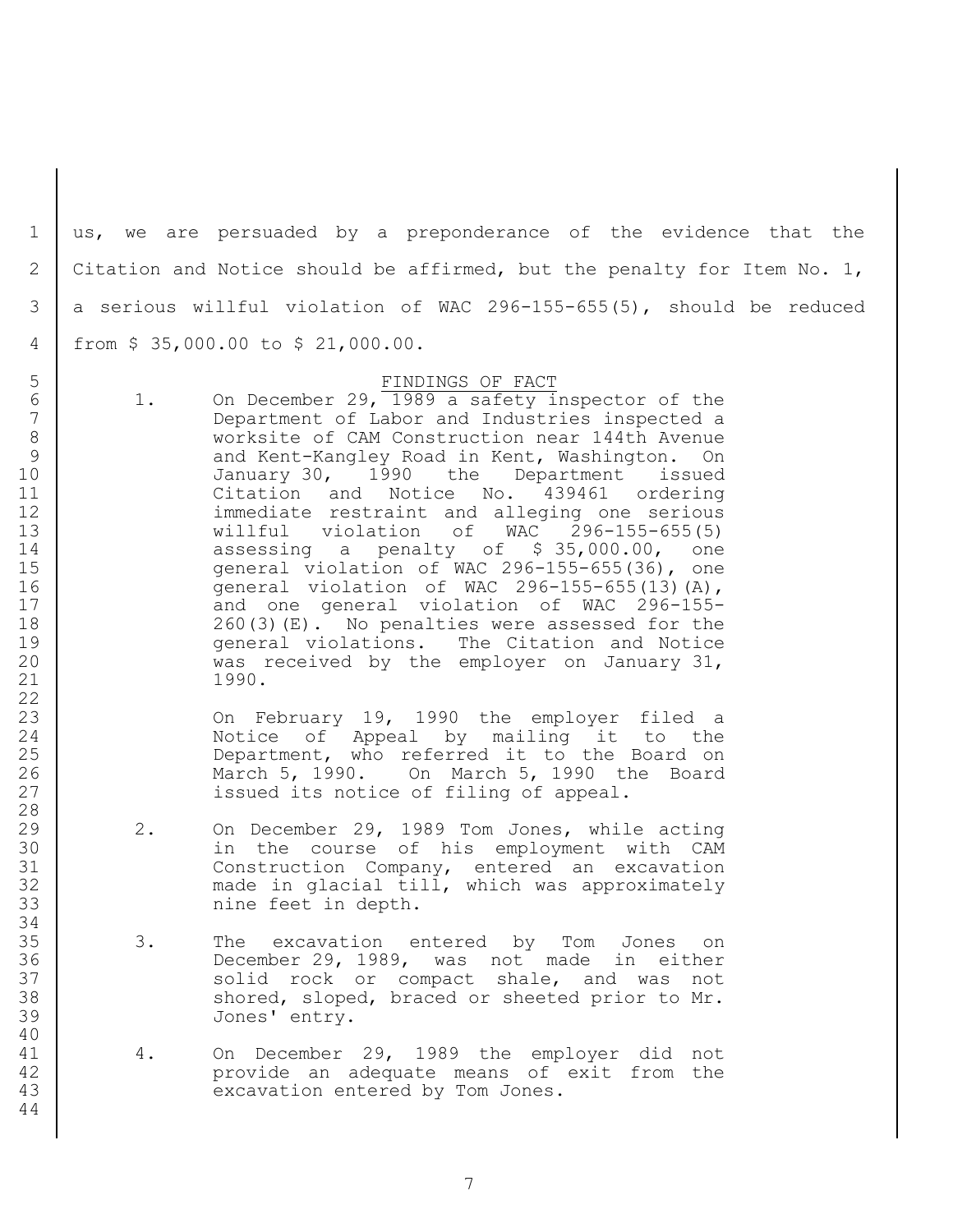- 1 5. On December 29, 1989 the employer placed the 2 spoils pile too close to the excavation<br>3 sespecially in light of the gas main in the especially in light of the gas main in the excavation.
- 6 6. On December 29, 1989 the employer did not have<br>7 a fire extinguisher within 50 feet of stored 7 a fire extinguisher within 50 feet of stored<br>8 gasoline and diesel fuel.
- 10 7. The employer, CAM Construction, had previously 11 been cited on two occasions, September 27, 1989 and December 11, 1989, for 13 allowing workers to enter excavations in violation of the provisions of WAC 296-155- 655(5).
- 17 8. On December 29, 1989 the employer was fully 18 | Cognizant of the safety requirements imposed by the provisions of the Washington Administrative Code regarding the entry of employees into excavations more than four feet deep, and made a conscious decision to not 23 Slope or shore the sides of the excavation 24 involved because of the nature of the soil, 25 | Which the employer had determined in its 26 | indgement to be sufficiently stable to remove 27 any risk of cave-in or sloughing.

## CONCLUSIONS OF LAW

- 1. The Board of Industrial Insurance Appeals has jurisdiction over the parties and the subject matter to this appeal.
- 2. On December 29, 1989 CAM Construction Company violated the provisions of WAC 296-155- 260(3)(E),WAC 296-155-655(5), WAC 296-155- 655(13)(A), and WAC 296-155-655(36).
- 3 Item Nos. 2, 3, and 4 of Citation and Notice No. 439461 alleging general violations of WAC 296-155-655(36), WAC 296-155-655(13)(A), and WAC 296-155-260(3)(E), are affirmed.
- 4. CAM Construction's violation of the provisions of WAC 296-155-655(5) alleged under Item No. 1 **of Citation and Notice No. 439461 constituted** 48 | a serious willful violation. A base penalty of \$ 5,000.00 is appropriate, but no credit